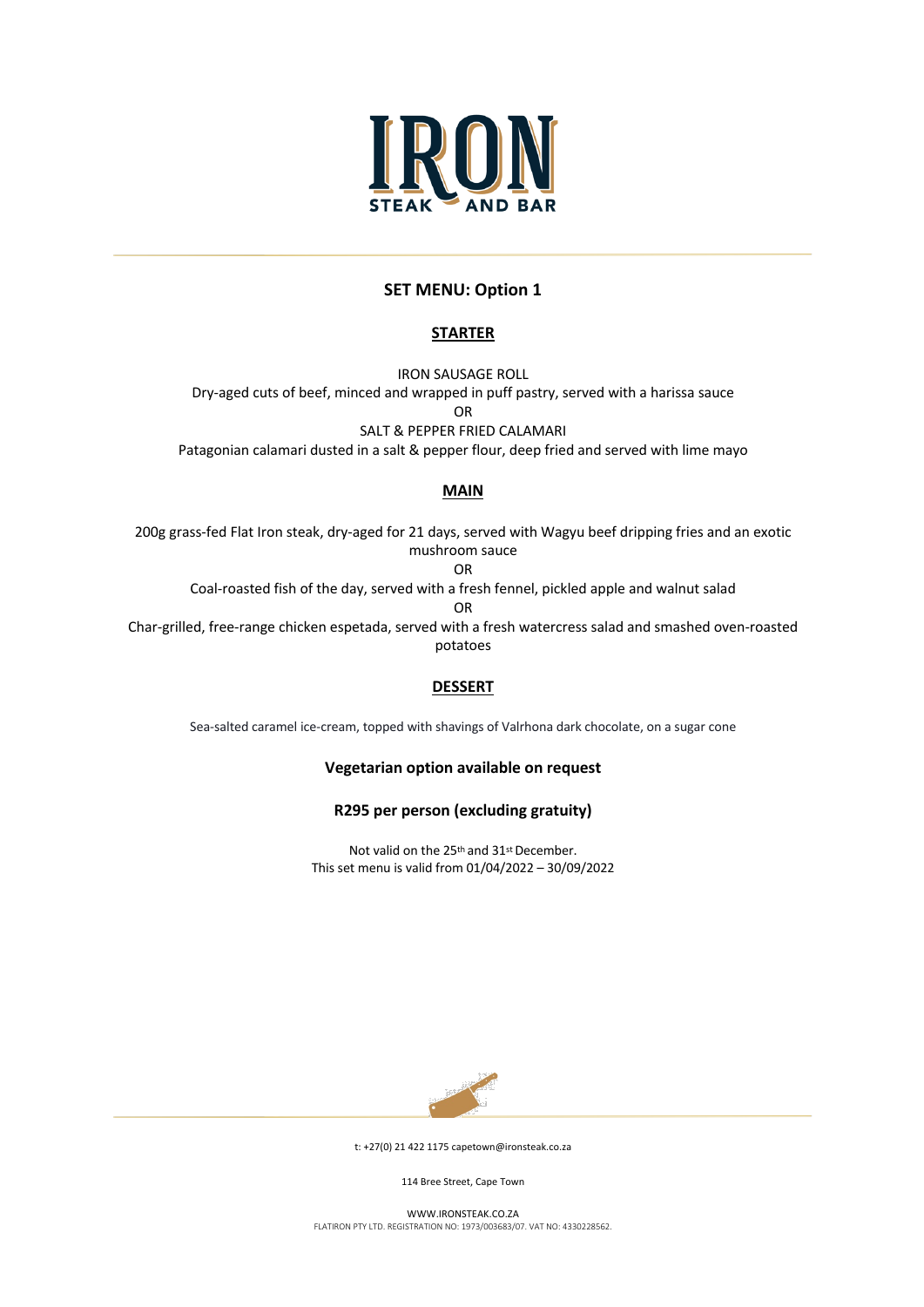

## **SET MENU: Option 2**

### **STARTER**

KOREAN FRIED CHICKEN

Deep fried, free-range chicken thigh, dipped in a Korean Gochujang suace

OR

DUCK 3-WAY WONTON

Asian style duck mince, wrapped in a wonton pastry, fried with a plum, ginger and duck rib sauce, garnished with salted duck skin

### **MAIN**

200g grass-fed, Woodview Wagyu beef burger, served with Wagyu beef dripping triple cooked fries OR 200g dry-aged, grass-fed Picanha, served with creamed spinach and chimichurri sauce

OR

Char-grilled, free-range chicken espetada, served with a fresh watercress salad and smashed oven-roasted

potatoes

OR Chefs special vegetarian dish of the day

## **DESSERT**

Chocolate mousse, marshmallow fluff, raspberry compote OR Layered malva milk tart, butter shortbread, cinnamon infused milk custard, edible flowers

### **Vegetarian option available on request**

**R390 per person (excluding gratuity)**

Not valid on the 25th and 31st December. This set menu is valid from 01/04/2022 – 30/09/2022



t: +27(0) 21 422 1175 capetown@ironsteak.co.za

114 Bree Street, Cape Town

WWW.IRONSTEAK.CO.ZA FLATIRON PTY LTD. REGISTRATION NO: 1973/003683/07. VAT NO: 4330228562.